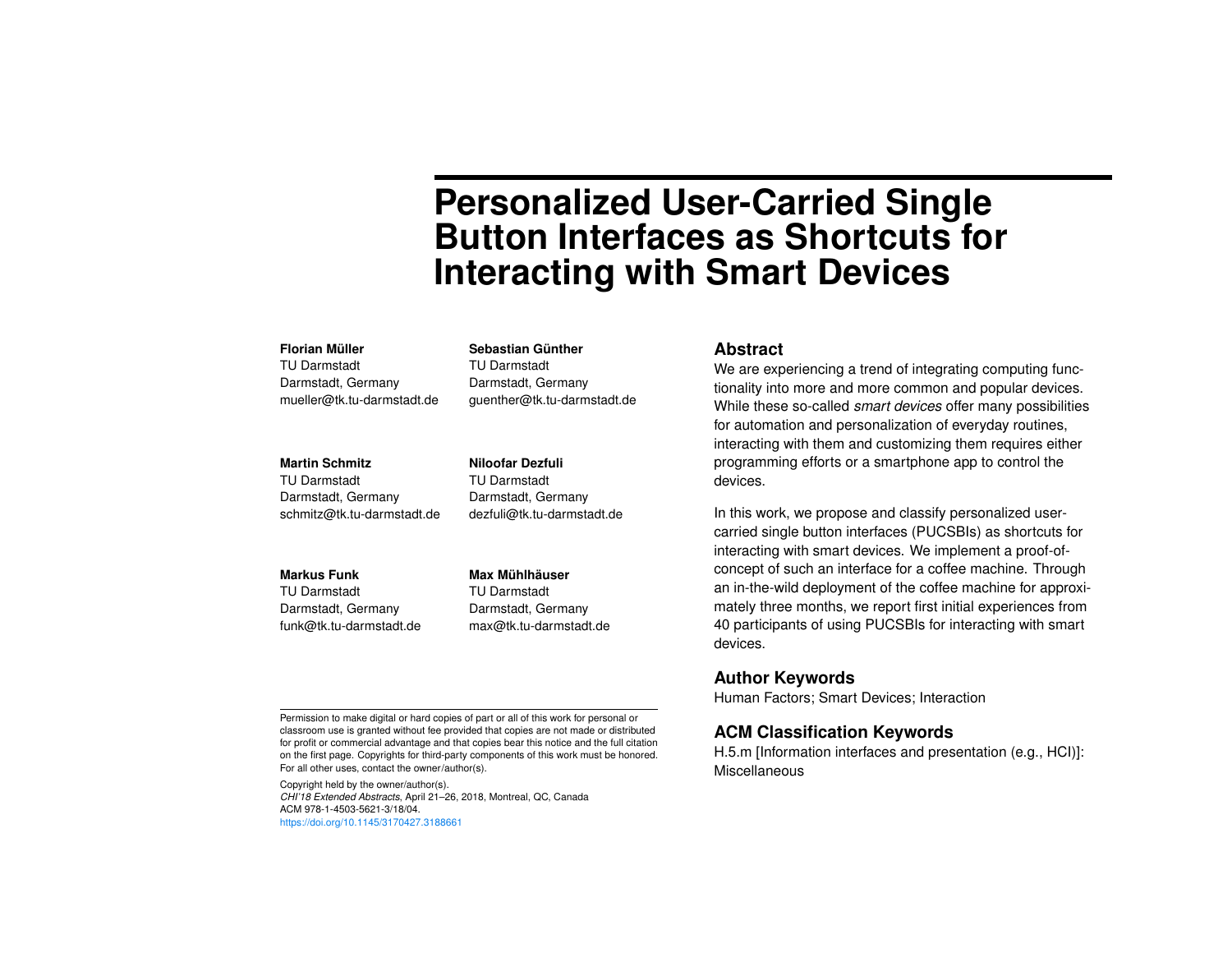## **Introduction**

There is an ongoing trend to embed computing capabilities into conventional appliances and devices, allowing them to capture, process, and store information and interact with their environments [\[4,](#page-5-0) [11\]](#page-5-1). Examples of such *smart devices* in household and office scenarios are manifold; from smart speakers and coffee machines to smart thermostats and lights [\[3\]](#page-5-2). This development has the potential to radically change how we interact with such devices through personalized services [\[12\]](#page-5-3), e.g., the smart coffee machine can prepare the coffee based on the user's favorite recipe, or the speaker can play music based on the user's preferences.

However, this development imposes challenges for the interaction with these devices: Compared to their traditional counterparts, smart devices provide an increased number of features and settings and, thus, their interfaces can be complicated and can require a series of steps even for simple interactions [\[13\]](#page-5-4). This problem is aggravated even more in heterogeneous systems with devices from many different manufacturers with many different interaction concepts. Furthermore, especially in environments with many users, whom all have different preferences, personalization of the services becomes challenging.

Today's interaction with such devices mainly focuses on a) dedicated input controls on the device, b) remote control capabilities through smartphone apps, or c) off-device input modalities such as voice input. While often practical and useful, those styles of interaction have various drawbacks: On-device input controls are missing the means for user recognition and, thus, personalization of services. Smartphone-based app interfaces differ across manufacturers and, therefore, force the user to adjust to different interfaces. On the other hand, voice input is difficult to use in noisy environments and imposes privacy concerns [\[8\]](#page-5-5).

Most importantly, when such smart devices are used on a daily basis, only a few of the functions are actually used frequently. Thus, most of the interface elements are unnecessary for these everyday interactions. This is a problem known as *bloat* in software interfaces [\[9\]](#page-5-6).

In this paper, we argue that the interaction with smart devices can greatly benefit from a shortcut that allows users to access the most important and obvious function of the respective device. Further, such a shortcut can, where appropriate, take into account the user's preferences to provide a personalized service. We aim to facilitate the interaction with smart devices to a level that would be as fast and easy as pressing a simple button. Inspired by this vision, we imagine a personalized user-carried single button interface (PUCSBI), for example, worn on the keyring, which allows triggering the single most used function of smart devices as a user-defined personalized shortcut.

As a first step towards this vision, we 1) propose and classify PUCSBIs as shortcuts for interaction with everyday smart devices. To foster our concept, we 2) contribute the design and implementation of a proof-of-concept prototype of a coffee machine that serves personalized coffee and handles payment through a PUCSBI. Finally, we 3) report on the acceptance of the system and first initial user feedback from an in-the-wild deployment in our lab.

# **Classification of Shortcut Interfaces**

Inspired by related literature in proxemic [\[1\]](#page-5-7), physical [\[6\]](#page-5-8), and tangible [\[5\]](#page-5-9) interfaces as well as our experience with real-world examples of smart devices, we introduce a twodimensional classification of shortcut interfaces (see Figure [1\)](#page-2-0) consisting of the axes complexity and customization. We consider the complexity of shortcut interfaces as relevant for the classification, where 0-step interfaces can be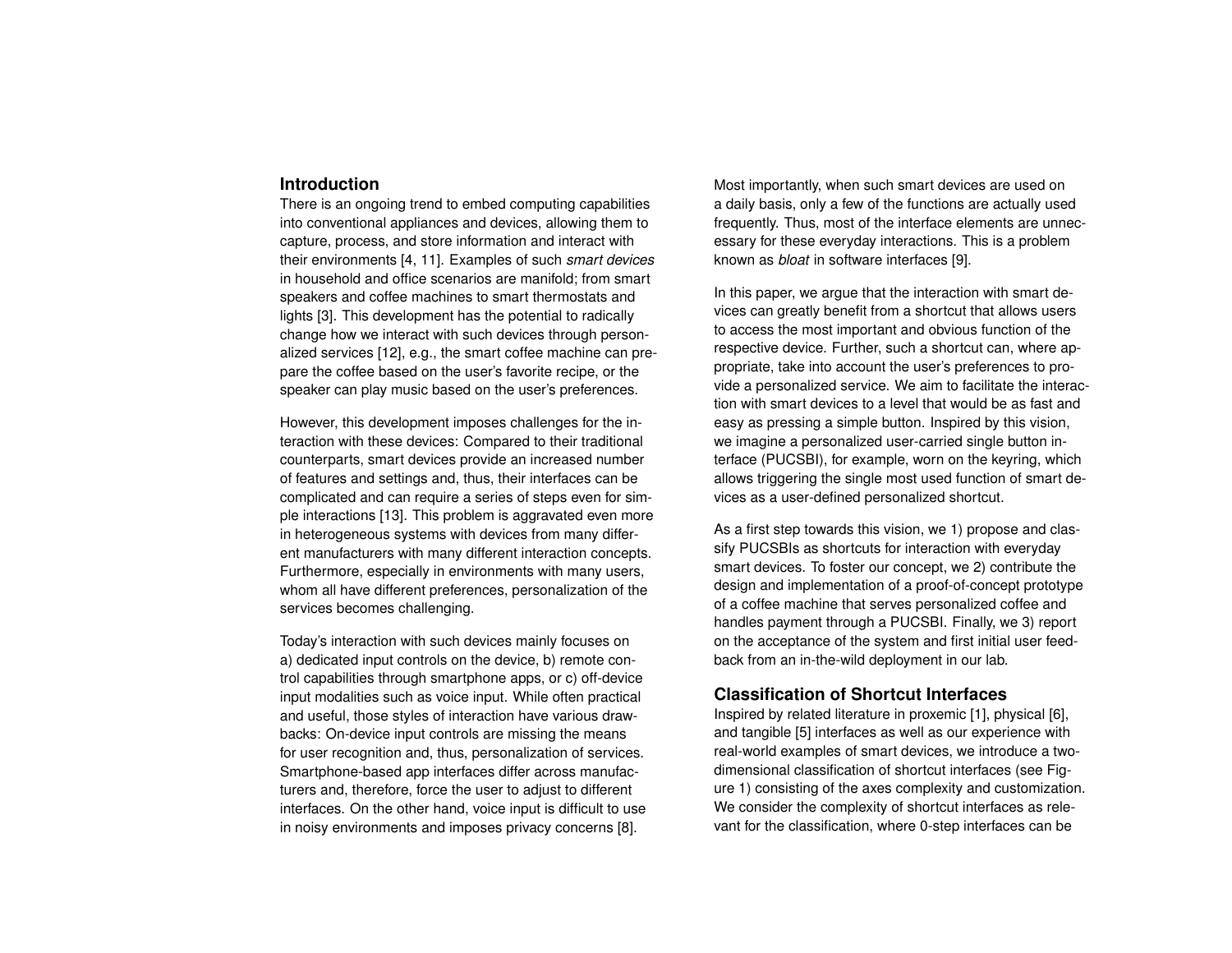

<span id="page-2-0"></span>**Figure 1:** A classification of shortcut interfaces.

used for implicit [\[10\]](#page-5-10) interactions (e.g., setting the room temperature when entering), while 1-step interactions can be used where explicit confirmations are required (e.g., payments). Further, we consider the level of customization of the shortcut as per-device and per-user. Per-device customization can support situations that require adjusting a smart device to the local context (e.g., the volume level of a speaker), while per-user customization allows services to be further personalized to varying individual users (e.g., a speaker that plays a user's favorite music playlist).

### *Per-Device / 0-Step*

This category contains interfaces that do not require an explicit interaction and provide per-device customization. An example for this would be motion-activated lights that only allow customizing the deactivation time per device.

#### *Per-Device / 1-Step*

The second category contains interfaces that require an explicit interaction to trigger an action. An example of such devices are Amazon Dash buttons, which are customized each to one specific product and one shipment address.

#### *Per-User / 0-Step*

The third category are devices that provide customization on a per-user level and act without explicit interaction. An example of devices in this category include smart home appliances that implicitly adjust to the user's needs (e.g., setting an individual temperature).

### *Per-User / 1-Step*

The fourth category includes interfaces that provide peruser customization as well as an explicit interaction step. We expect this class of interfaces to be most suitable for a wide range of devices that provide personalized services and require an explicit step to trigger the interaction (e.g., draw a personalized coffee or play your favorite music on

a smart speaker). In this category, we propose personalized user-carried single button interfaces (PUCSBIs) as one example of interfaces that support such personalized shortcuts for interactions with smart devices. A PUCSBI may be used to control multiple smart devices: The target device can be either selected by the minimum distance, pointing [\[2\]](#page-5-11) or the spatial relationship [\[7\]](#page-5-12) between user and device.

#### **Prototype**

To evaluate a personalized user-carried single button interface as a shortcut for interacting with smart devices in a real-world environment, we built and deployed a prototype of a PUCSBI for an office coffee machine. We chose to implement our proof-of-concept system using the design dimension *Per-User / 1-Step* as the coffee machine should support personalized recipes (per-user), and the button press acts as an explicit confirmation of the purchase (1 step).

Our smart coffee machine replaces the previous setup consisting of an automatic coffee machine and a tally sheet. In the old setup, users marked their consumption on the tally sheet and selected their preferences on the coffee machine through buttons in a multi-step process. This process was repeated for every coffee as the system was used by multiple users and could not store the settings on a per-user basis. At regular intervals, an employee had to evaluate the tally sheet, send invoices and collect the money.

Our prototype system allows users to store their preferences (e.g., coffee strength, water quantity) in a web interface as recipes (cf. Figure [3\)](#page-3-0). Users can store as many recipes as they like and select one of those as the default recipe. Furthermore, the system replaces the previously used tally sheet for coffee billing and allows users to book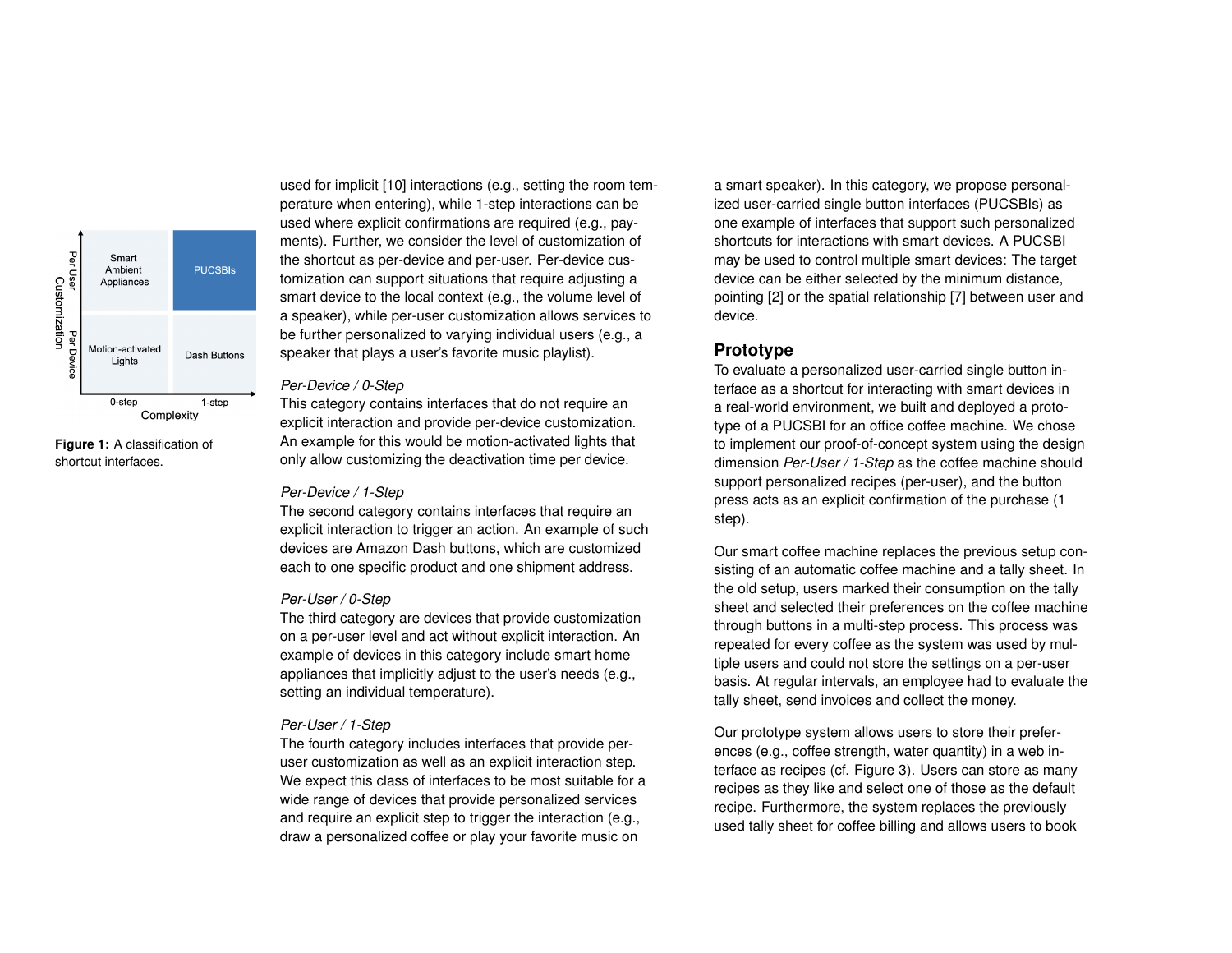





<span id="page-3-1"></span>**Figure 2:** Users can control the coffee machine prototype (a) though single button interaction. After pressing the button (b), the user can optionally select another personal recipe (c). Without further interaction, the user's default recipe is send to the coffee machine.

coffee directly into their account by pressing their PUCSBI near the coffee machine. A small touchscreen instructs the user to press the button (cf. Figure [2](#page-3-1) b) and allows the user to optionally select a previously stored coffee recipe (cf. Figure [2](#page-3-1) c). Without further interaction, the default recipe is selected three seconds after the button press and sent to the coffee machine.

Therefore, our system allows the user to handle the complete process of selecting their preferred coffee recipe and booking the coffee to their account through a single button press, eliminating multiple interaction steps required in the old setup. Furthermore, the web interface provides individual statistics for the coffee consumption and allows for digital payment of the coffee bills.

#### *Technical Overview*

Since all employees of our lab are required to wear a SimonsVoss 3064 transponder (cf. Figure [2](#page-3-1) b) for access control in the building, we used it as a prototype for a PUCSBI. The transponder works in a range of approximately 10cm around the reader and, when pressed, sends a unique identification token.

We used a Raspberry Pi 3 (Model B), a Raspberry Pi 7" touchscreen display, and a SimonsVoss Smart Relay 3063 to build a stand-alone device to support a single button interface for a fully automated coffee machine. Using a laser cutter, we produced a suitable housing for our system to make it more robust for the deployment in a real-world setting (cf. Figure [2](#page-3-1) b). We further added a SE062 PIR motion sensor to turn off the display when no users are in range.

The transponder reader communicates the received user ID via the I<sup>2</sup>C protocol to the Raspberry Pi. The Raspberry Pi visualizes the user interface using Python and Kivy and communicates using a REST API with a web server, which

<span id="page-3-0"></span>

**Figure 3:** The web interface allows users to create, store, and edit their preferred coffee recipes.

stores the user profiles. The web server uses Node.js, Sails.js, and a mongoDB instance and further provides the web frontend for the system using Twitter Bootstrap.

We used a Krups Smart Latte EA860E fully automated coffee machine for our prototype system. The coffee machine natively supports writing and reading of settings as well as starting the coffee brewing process via Bluetooth LE through a dedicated Android application of the manufacturer. We reverse engineered the application using Ap $k$ Tool<sup>[1](#page-3-2)</sup> and analyzed the source code to understand the communication process. We re-implemented the necessary parts in Python to allow the Raspberry Pi to communicate with the coffee machine directly.

<span id="page-3-2"></span><sup>1</sup>https://ibotpeaches.github.io/Apktool/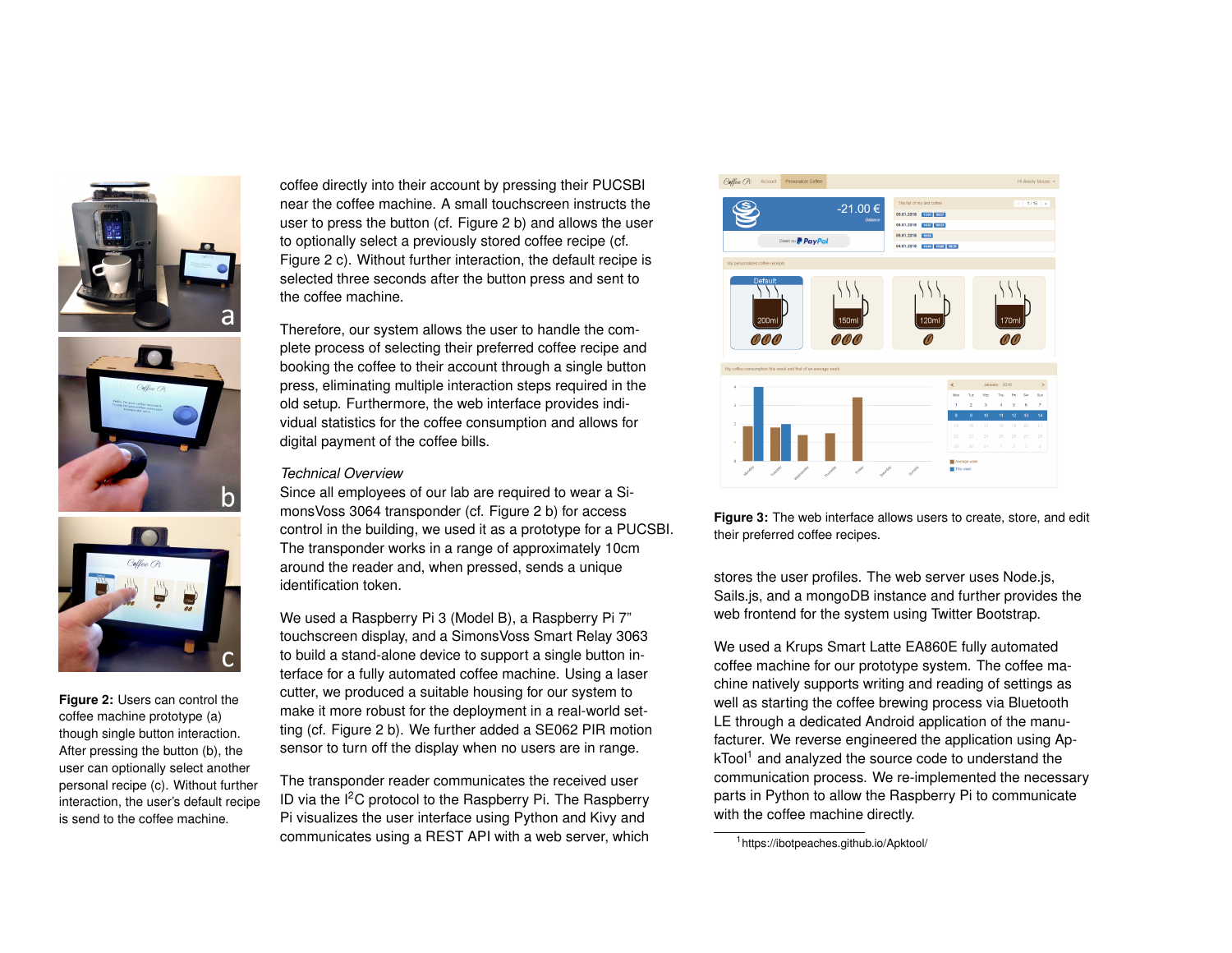# **Early User Feedback**

To gain insights into the user acceptance of our concepts, we conducted an in-the-wild evaluation of our prototype.

#### *Methodology*

We deployed our prototype system in the lab's kitchen (cf. Figure [2](#page-3-1) a). The kitchen is used daily by around 40 coffee drinkers. We did not enforce the usage of the new system but provided it as an opt-in replacement of the old system (i.e., manual coffee selection on the machine and billing through a tally sheet). Users were free to choose which system they wanted to use. We mounted a short explanation next to the coffee machine to explain how to register for the new system. We are reporting on our experiences and the feedback from users gathered over the time of approximately three months of deployment. Our main focus of the evaluation was the users' acceptance of the new PUCSBI and its user experience compared to the old system.

We logged the registration dates and usage statistics of users in our system for billing and data evaluation. Through a semi-structured interview, we questioned users about their experiences to gather qualitative feedback.

#### *Results*

Within two weeks after the initial deployment, 30 of the regular coffee drinkers switched to the new system. Except for four coffee drinkers, the rest followed within the first month. When asked for the reasons, the users told us that the new system is *"easier"* and *"faster"* to use. More precisely, one user told us that *"I don't have to search my name on the tally sheet anymore, that was always annoying"* (P12). Another user added that *"I don't have to look for the pen that keeps disappearing"* (P27). Regarding the personalized coffee recipes, a user remembered that *"with the old system, every time I had to set my preferred recipe because someone else was using the device in between"* (P4). Further, there was a consensus among users that the possibility to pay the coffee bills digitally was a big step forward.

Our system allows users to operate the coffee machine with the same button that they use to open the door to the kitchen. Users experienced this as time-saving as *"when I go into the kitchen to get a cup of coffee, I have my transponder in my hand to open the door. With the new system, I can just press again to pay for my coffee"* (P9).

We asked the remaining regular coffee drinkers for their reasons to stay with the old system. We found that three users where not official members of the lab and, thus, did not have an account in the single sign-on system. Therefore, they were not able to register with our coffee system. We further found that the last missing person was a regular coffee drinker, but did not come to the kitchen to get the coffee. Instead, another person fetched the coffee and brought it to the office. As our system did not provide support for such a use case, they stayed with the old system.

From our logs, we found that one user (P7) switched back to the tally sheet after a few weeks of usage of the new system. We asked him for the reasons and found that technical difficulties pushed him back to the old system. However, he would have liked to keep using the automated system using a PUCSBI as *"going back to the traditional system felt like taking a step back"* (P7).

# **Conclusion and Future Work**

In this paper, we proposed and classified personalized user-carried single button interfaces as shortcuts for controlling smart devices. We presented a proof-of-concept implementation for interacting with a smart coffee machine supporting personalized coffee recipes and digital payment. Further, we reported early promising user feedback from an in-the-wild deployment in our lab's kitchen.